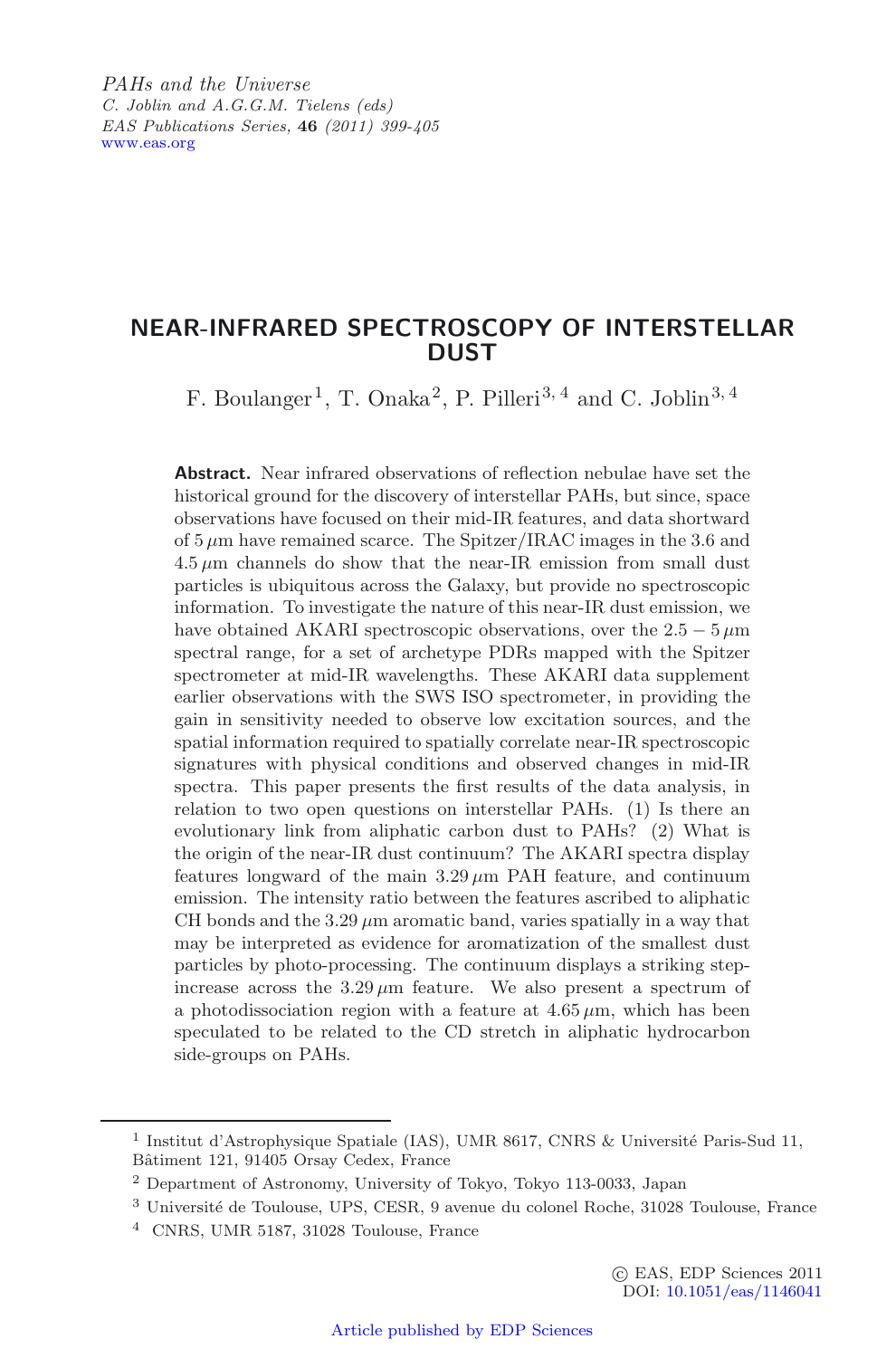## **1 Introduction**

The discovery of near infrared (Near-IR) extended emission in reflection nebulae (Sellgren *et al.* [1983\)](#page-6-0) initiated a new field of observations and research on interstellar dust. To account for the  $3.3 \mu m$  feature and the associated mid-IR features Léger & Puget  $(1984)$  $(1984)$  proposed that the emission follows stochastic heating of polycyclic aromatic hydrocarbon molecules (PAHs). The PAH emission features have since been observed to be a ubiquitous spectroscopic signature of dust in galaxies. Very small carbon dust particles (PAH molecules and very small grains) are established as a major constituent of interstellar dust that play key roles in the physics and chemistry of the interstellar medium (ISM), but discussions at this conference have shown that the origin and nature of these particles are still debated.

Near-IR wavelengths are of particular relevance to characterize the smallest particles of interstellar dust. First, the near-IR dust emission is thought to arise from the very smallest particles with less than ∼100 carbon atoms. Second, emission in the C-H stretching modes in the 3.3 to 3.5  $\mu$ m range are best suited to probe the presence of aliphatic side groups to PAHs. Other characteristic modes of CH<sup>3</sup> and CH<sup>2</sup> bonds that fall at ∼6.9 and ∼7*.*2 *µ*m are more difficult to observe due to the presence of the 6.2 and 7.7  $\mu$ m PAH emission band. Third, one may probe the physics of the particle emission by characterizing the emission shortward and longward of the C-H stretch bands.

Despite its specific interest, the near-IR spectral range has been barely explored (Geballe *et al.* [1989\)](#page-5-1). The IRAS, IRTS, ISO and Spitzer space missions have provided us with a wealth of mid-IR observations, but spectroscopy shortward of 5 *µ*m is only available for bright sources with a high UV field (Verstraete *et al.* [2001;](#page-6-1) van Diedenhoven *et al.* [2004\)](#page-6-2), such as the Orion Bar and the M17SW photodissociation regions (PDRs), and with little spatial information. The AKARI warm mission has provided the opportunity to obtain near-IR spectroscopy of diffuse emission with unprecedented sensitivity (Ohyama *et al.* [2007\)](#page-6-3). In this paper, we briefly present our AKARI observing program, and the first results of the data analysis. This is an early account of on-going work, which will lead to a more thorough publication in a refereed journal.

## **2 AKARI observations**

Our AKARI observing program was designed to investigate dust emission in PDRs. We used the AKARI grating spectrometer with an entrance slit  $50''$  long. Our targets comprise 15 slit positions selected within six archetype star forming regions, on the basis of ISO and Spitzer mid-IR spectro-imaging observations. The list of targets includes objects with different excitation conditions (UV radiation field from 100 to a few 1000 times the Solar Neighborhood value), which show strong variation in their mid-IR spectra (C-C to C-H features intensity ratio and band/continuum contrast). It also spans a range of distances, from the local ISM to the 30 Doradus LMC star forming region, to explore a range of physical scales.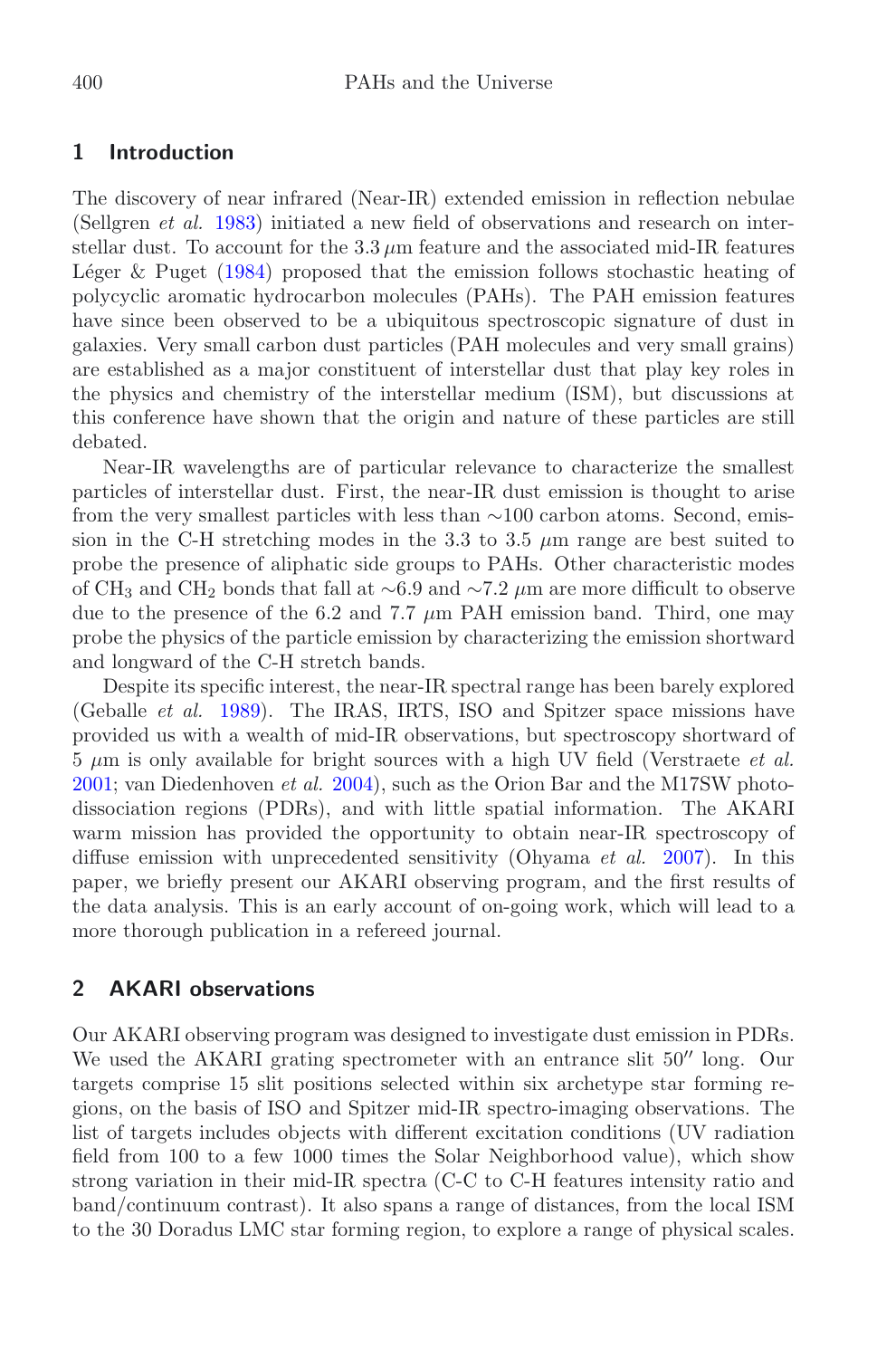<span id="page-2-0"></span>

**Fig. 1.** AKARI observation of one pointing towards the reflection nebula NGC 7023. The spectral image is displayed to the left (wavelengths increasing from the left to the right). To the right, we show the spectrum extracted by averaging data within the two red lines at the top of the image. The log-scale highlights the fainter features at longer wavelengths, and the near-IR continuum with its step-increase across the  $3.3 - 3.5 \mu m$ range.

These AKARI data offer the combination of spatial (along the slit) and spectral information, required to spatially correlate near-IR spectroscopic signatures with physical conditions and mid-IR spectro-imaging observations.

The data have been reduced and calibrated by the Japanese team members using the best knowledge of the instrument (see Onaka *et al.* elsewhere in this volume). The outcome of the data reduction is a spectral image from which spectra can be extracted as a function of position along the slit (Fig. [1\)](#page-2-0). The spectral resolution, measured on hydrogen recombination lines, ranges from 90 to 160. We use an observation of HII gas emission towards 30 Doradus to validate the spectrometer capability to perform photometry of extended emission. This HII spectrum shows 10 hydrogen lines and continuum emission (free-free  $+$  free-bound), which are both in agreement with predictions from photo-ionization models. Spectral lines with intensities down to  $2-3$  MJy/sr, and a 5 MJy/sr continuum, are reliably measured.

## **3 AKARI dust spectra**

To illustrate the initial results of the data analysis, we present spectra measured for one slit position in the reflection nebula NGC 7023 (Figs. [1](#page-2-0) and [2\)](#page-3-0), and a spectrum of a molecular cloud in the Large Magellanic Cloud (Fig. [3\)](#page-4-0). This last spectrum obtained towards the massive star forming region 30 Doradus includes several hydrogen recombination lines. In Figure [3,](#page-4-0) the gas emission, lines and continuum, has been removed using a photo-ionization model. The near-IR emission from dust comprises the prominent  $3.29 \mu m$  feature, a weaker spectrally structured plateau extending to 3.6  $\mu$ m, and continuum emission. The step increase of the continuum emission from short to long wavelengths, across the  $3.3-3.5 \mu$ m range, is a remarkable result, which is observed in all spectra.

The  $3.29 \,\mu\text{m}$  feature is assigned to the v =  $1 - 0$  aromatic C–H stretch transition. Emission in this feature is predicted to come mainly from neutral PAHs (DeFrees *et al.* [1993\)](#page-5-2). Several types of transitions, most likely the C–H stretch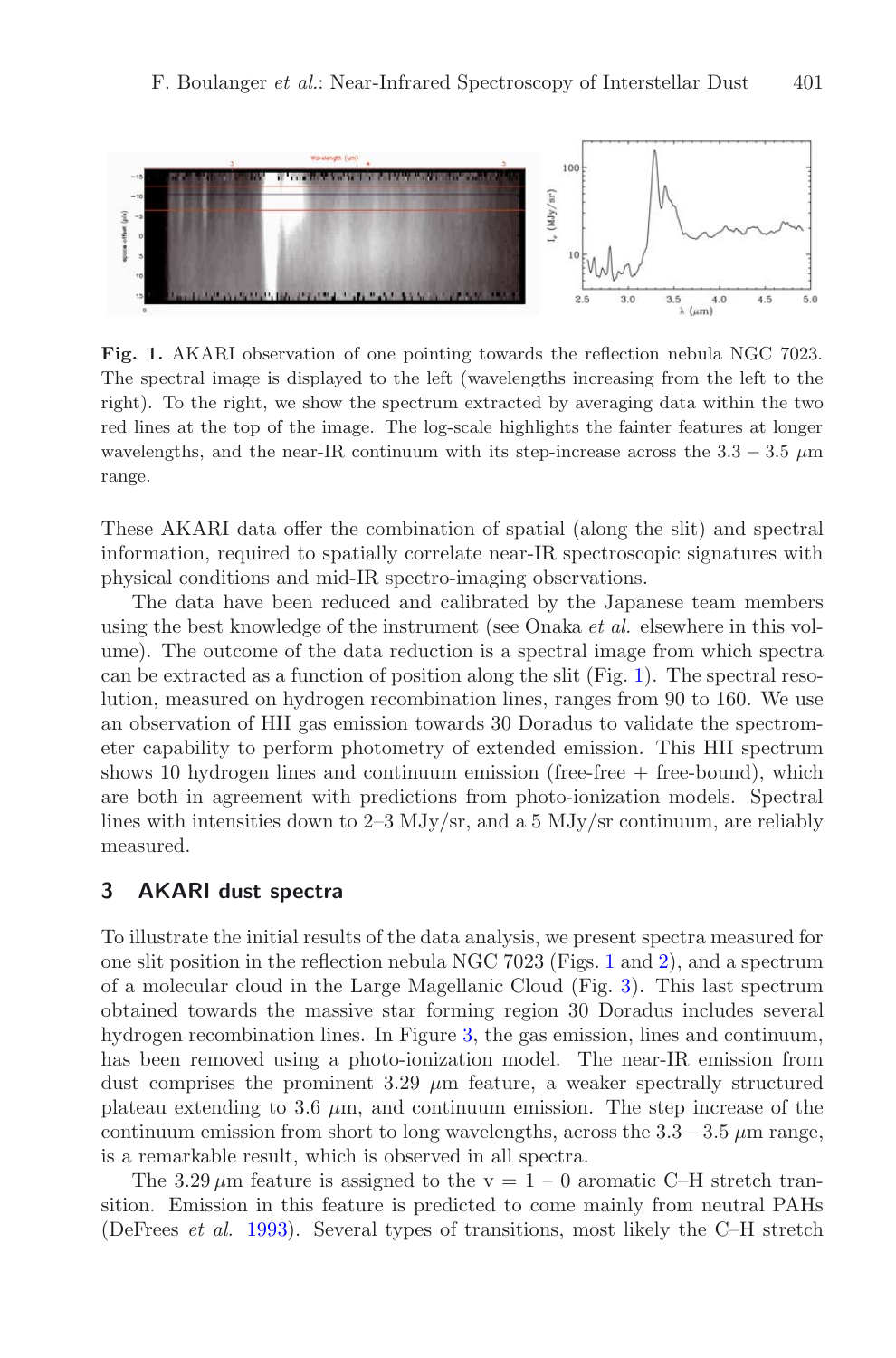<span id="page-3-0"></span>

**Fig. 2.** AKARI spectra at two positions within the reflection nebula NGC 7023. The two positions sample the variation in intensity ratios of the mid-IR PAH features, which has been interpreted as evidence of the transition from neutral to cation PAHs (Rapacioli *et al.* [2005;](#page-6-4) Berné *et al.* [2007\)](#page-5-3). From the left to the right spectra, the AKARI observations show the disappearance of the 3.4  $\mu$ m emission feature, and an increase by a factor 2 of the intensity of the continuum relative to that of the 3.3 *µ*m emission feature.

in aliphatic side groups attached to PAHs or in sur-hydrogenated PAHs, but also possibly, combination bands and hot bands including the  $v = 2 - 1$  aromatic C–H transition, also contribute to the plateau and superimposed features (Allamandola *et al.* [1989;](#page-5-4) Joblin *et al.* [1996](#page-5-5); Bernstein *et al.* [1996\)](#page-5-6). The near-IR continuum has been observed to be a dominant component of the near-IR emission from the diffuse ISM (Flagey *et al.* [2006](#page-5-7)), but it has never received a definitive interpretation within the PAH hypothesis. The step-increase in the continuum intensity across the  $3.29 \,\mu m$  (Fig. [1\)](#page-2-0) band strongly suggests that the continuum is associated with the de-excitation of PAHs, but the emission process has still to be characterized. Allamandola *et al.* [\(1989\)](#page-5-4) proposed that the continuum represents emission though vibrational modes, which become weakly active in excited PAHs. The combination of a large number of weak overlapping bands would make a quasi-continuum with little spectral structure. Within this interpretation, the step increase of the continuum emission across the C-H  $3.29 \mu m$  feature could reflect the lower coupling efficiency between C-C and C-H modes than between C-C modes. Fluorescence emission from an electronic excited state provides an alternative interpretation (Léger *et al.* [1988\)](#page-5-8). Modelling (private communication from Pino and Schmidt) supported by experimental data suggests that, in PAH cations, the energy gap between the first excited state and the ground state may be small enough for cations to fluoresce in the near-IR. A more detailed analysis of the data will allow us to test this interpretation by looking for a spatial correlation between the continuum emission and that of PAH cations inferred from the decomposition of mid-IR spectra (Rapacioli *et al.* [2005;](#page-6-4) Bern´e *et al.* [2007](#page-5-3)).

### **4 Evidence for small dust processing**

The nature of the small carbon dust particles has to be addressed within the broad context of the evolutionary cycle that can link them to the amorphous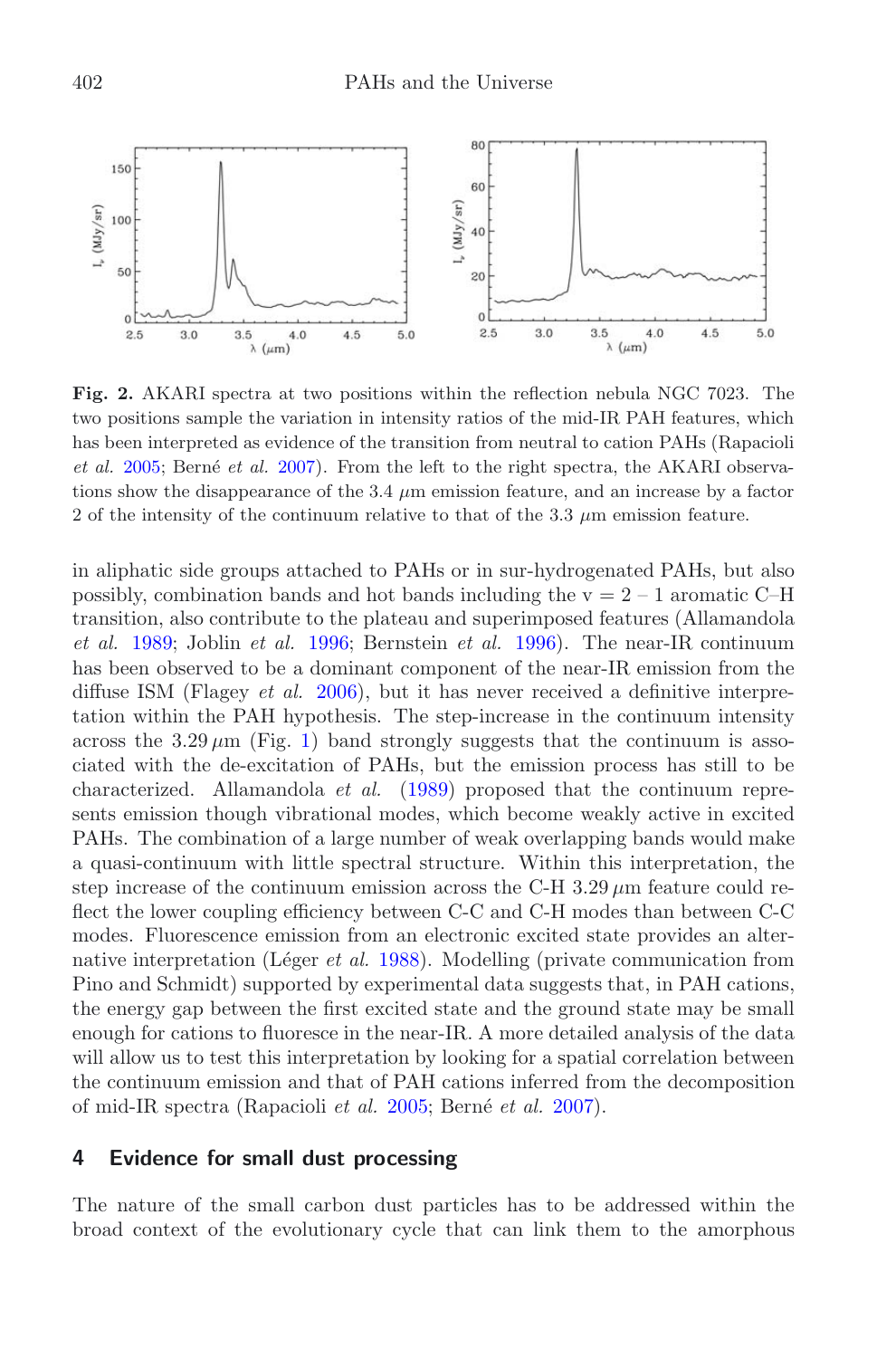<span id="page-4-0"></span>

**Fig. 3.** AKARI spectrum of a molecular cloud in the Large Magellanic Cloud. The plot shows the emission spectrum with the dust and hydrogen lines to the left, and the spectrum obtained after subtraction of the gas emission to the right. We are confident that the  $4.65 \mu m$  feature is real. We have no interpretation for this band at present.

hydrogenated carbon dust seen in absorption spectroscopy (Dartois in this volume). Interstellar PAHs and VSGs could be produced by photo and/or mechanical fragmentation in grain-grain collisions involving amorphous carbon grains (Jones *et al.* [1996\)](#page-5-9) or PAH clusters (Rapacioli *et al.* [2006\)](#page-6-5). The free fragments are expected to be progressively photo-processed by selective dissociation of side groups and loss of non-aromatic CH bonds, when they are exposed to increasing ultraviolet photon fluxes as they move out of the shielded interiors of molecular clouds. This evolutionary scenario can be tested by studying the evolution of the 3.4 *µ*m aliphatic band relative to the  $3.3 \mu$ m aromatic band. In particular, we plan to study whether these variations are spatially correlated with variations in emission components inferred from mid-IR spectro-imaging observations (Rapacioli *et al.* [2005;](#page-6-4) Bern´e *et al.* [2007\)](#page-5-3).

Onaka *et al.* (elsewhere in this volume) report large variations of the emission ratio,  $3.4 + 3.5 \mu m$  to  $3.3 \mu m$ , for the diffuse Galactic emission. We observe similar variations on smaller scales within nearby PDRs. These results extend groundbased observations on brighter sources (Geballe *et al.* [1989;](#page-5-1) Joblin *et al.* [1996\)](#page-5-5). The two spectra of NGC 70[2](#page-3-0)3 in Figure 2 are taken at the opposite ends of the  $50''$ long slit, within and out of the dense surface of the molecular cloud (left and right spectra, respectively), marked by bright filamentary structure in PAH and near-IR  $H_2$  images. The disappearance of the 3.4  $\mu$ m emission feature may be interpreted as evidence for aromatization of the smallest dust particles by photo-processing. A thorough analysis of the spatial variations of the aliphatic to aromatic emission ratio across the NGC 7023 PDR is required to ascertain and fully quantify this interpretation.

#### **5 Looking for new spectral features**

The AKARI spectra offer an unprecedented opportunity to look for faint near-IR spectral features. The C–D stretching mode around  $4.5 \mu m$  ( $4.4$  and  $4.65 \mu m$  for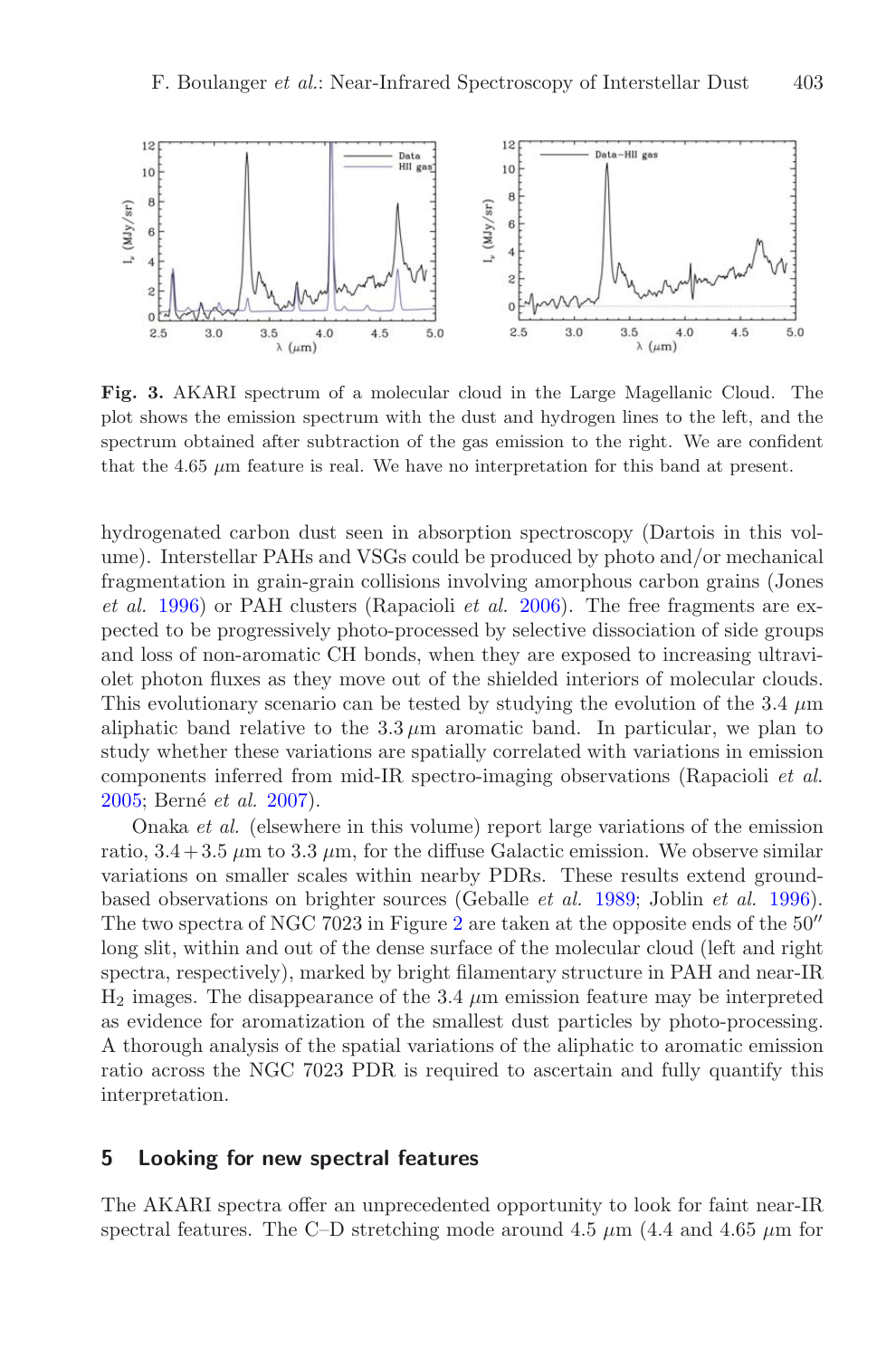the aromatic/aliphatic C–D bond, respectively) is of particular interest to test if PAHs are highly deuterated (Draine [2004;](#page-5-10) Peeters *et al.* [2004\)](#page-6-6). The C–D inplane and out-of-plane bending modes, expected at 11.7 and 15.4 *µ*m, cannot be unambiguously identified, because they fall in a spectral region where other PAH features are present.

Analyses of spectra obtained with the Far Ultraviolet Spectroscopic Explorer (FUSE) satellite, together with spectra from the Copernicus space mission and ISM absorption probe spectrograph (IMAPS), have revealed a factor 4 variation in the observed D/H ratios for interstellar gas in the Solar Neighborhood (Linsky *et al.* [2006\)](#page-6-7). Linsky *et al.* argue that spatial variations in the depletion of deuterium onto dust grains can explain the variations in the observed gas-phase  $D/H$  ratios. This interpretation is supported by the correlation of  $D/H$  with the gas column density and depletions of the refractory metals iron and silicon. Gas-grain reactions could lead to a high deuteration of hydrogenated carbonaceous grains and PAHs (Draine [2004\)](#page-5-10). The gain in sensitivity provided by AKARI permit to look for deuterated PAHs in sources, less excited than the Orion Bar and M17SW PDRs studied in Peeters *et al.* [\(2004\)](#page-6-6), which are more directly relevant to the deuteration of PAHs in the diffuse ISM (Onaka *et al.* in this volume).

We are presently cautious in reporting new spectral features, but we are not aware of any data artifact that could contaminate the emission feature at 4.65 *µ*m in Figure [3.](#page-4-0) We are thus confident that this feature is real. Its central wavelength matches that of the aliphatic C–D stretch mode (Peeters *et al.* [2004\)](#page-6-6). However, the absence of the corresponding aromatic band at 4.4 *µ*m, and the intensity of the feature – comparable to that of the 3.4  $\mu$ m – make the identification with deuterated aliphatic side groups on PAHs unsure.

We thank several participants of the conference, in particular Lou Allamandola, Philippe Br´echignac, Thomas Pino, Tim Schmidt, Kris Sellgren, and Xander Tielens, for discussions that helped us with the interpretation of the data.

#### **References**

<span id="page-5-10"></span><span id="page-5-9"></span><span id="page-5-8"></span><span id="page-5-7"></span><span id="page-5-6"></span><span id="page-5-5"></span><span id="page-5-4"></span><span id="page-5-3"></span><span id="page-5-2"></span><span id="page-5-1"></span><span id="page-5-0"></span>Allamandola, L.J., Tielens, A., & Barker, J.R., 1989, ApJS, 71, 733 Bern´e O., Joblin, C., Deville, Y., *et al.*, 2007, A&A, 469, 575 Bernstein, M.P., Sandford, S.A., & Allamandola, L.J., 1996, ApJ, 472, L127 DeFrees, D.J., Miller, M.D., Talbi, D., *et al.*, 1993, ApJ, 408, 530 Draine, B.T., 2004, in Astrophysics in the Far Ultraviolet [Astro-ph/0410310] Draine, B.T., & Li, A., 2007, ApJ, 657, 810 Flagey N., Boulanger F., Verstraete, L., *et al.*, 2006, A&A, 453, 969 Geballe, T.R., Tielens, A.G.G.M., Allamandola, L.J., *et al.*, 1989, ApJ, 341, 278 Joblin, C., Tielens, A.G.G.M., Allamandola, L.J., & Geballe, T.R., 1996, ApJ, 458, 610 Jones, A.P., Tielens, A.G.G.M., & Hollenbach, D.J., 1996, ApJ, 469, 740 L´eger, A., & Puget, J.L., 1984, A&A, 137, L5 Léger, dHendecourt, L., & Boissel, P., 1988, PhRvL, 60, 921L